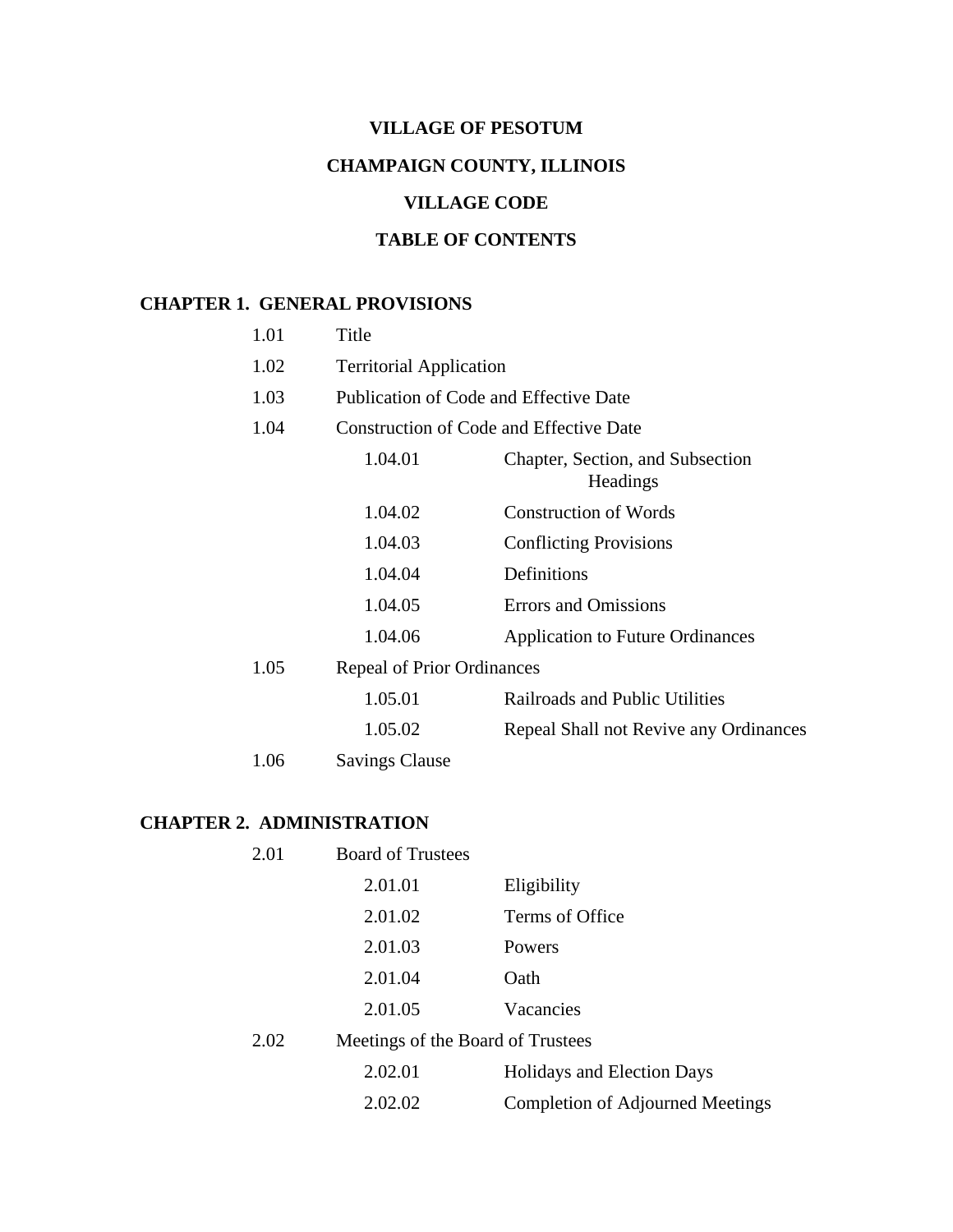|      | 2.02.03                  | <b>Special Meetings</b>                               |
|------|--------------------------|-------------------------------------------------------|
|      | 2.02.04                  | Quorum                                                |
|      | 2.02.05                  | Meetings Open to the Public                           |
|      | 2.02.06                  | Minutes                                               |
|      | 2.02.07                  | Adoption by Reference of Robert's Rules<br>of Order   |
| 2.03 | Village Clerk            |                                                       |
|      | 2.03.01                  | Eligibility                                           |
|      | 2.03.02                  | Oath                                                  |
|      | 2.03.03                  | Duties                                                |
|      | 2.03.04                  | <b>Inspection of Records</b>                          |
|      | 2.03.05                  | Bond                                                  |
|      | 2.03.06                  | Vacancy                                               |
| 2.04 | <b>Village Treasurer</b> |                                                       |
|      | 2.04.01                  | Oath                                                  |
|      | 2.04.02                  | Duties                                                |
|      | 2.04.03                  | <b>Inspection of Records</b>                          |
|      | 2.04.04                  | Bond                                                  |
|      | 2.04.05                  | Vacancy                                               |
| 2.05 | Elections                |                                                       |
| 2.06 |                          | <b>Emergency Services and Disaster Agency (ESDA)</b>  |
|      | 2.06.01                  | Establishment                                         |
|      | 2.06.02                  | Coordinator                                           |
|      | 2.06.03                  | Functions                                             |
|      | 2.06.04                  | Service as Mobile Support Team                        |
|      | 2.06.05                  | <b>Agreement With Other Political</b><br>Subdivisions |
|      | 2.06.06                  | <b>Emergency Action</b>                               |
|      | 2.06.07                  | Compensation                                          |
|      | 2.06.08                  | <b>Reimbursement by State</b>                         |
|      | 2.06.09                  | Purchases and Expenditures                            |
|      | 2.06.10                  | Oath                                                  |
|      | 2.06.11                  | Office                                                |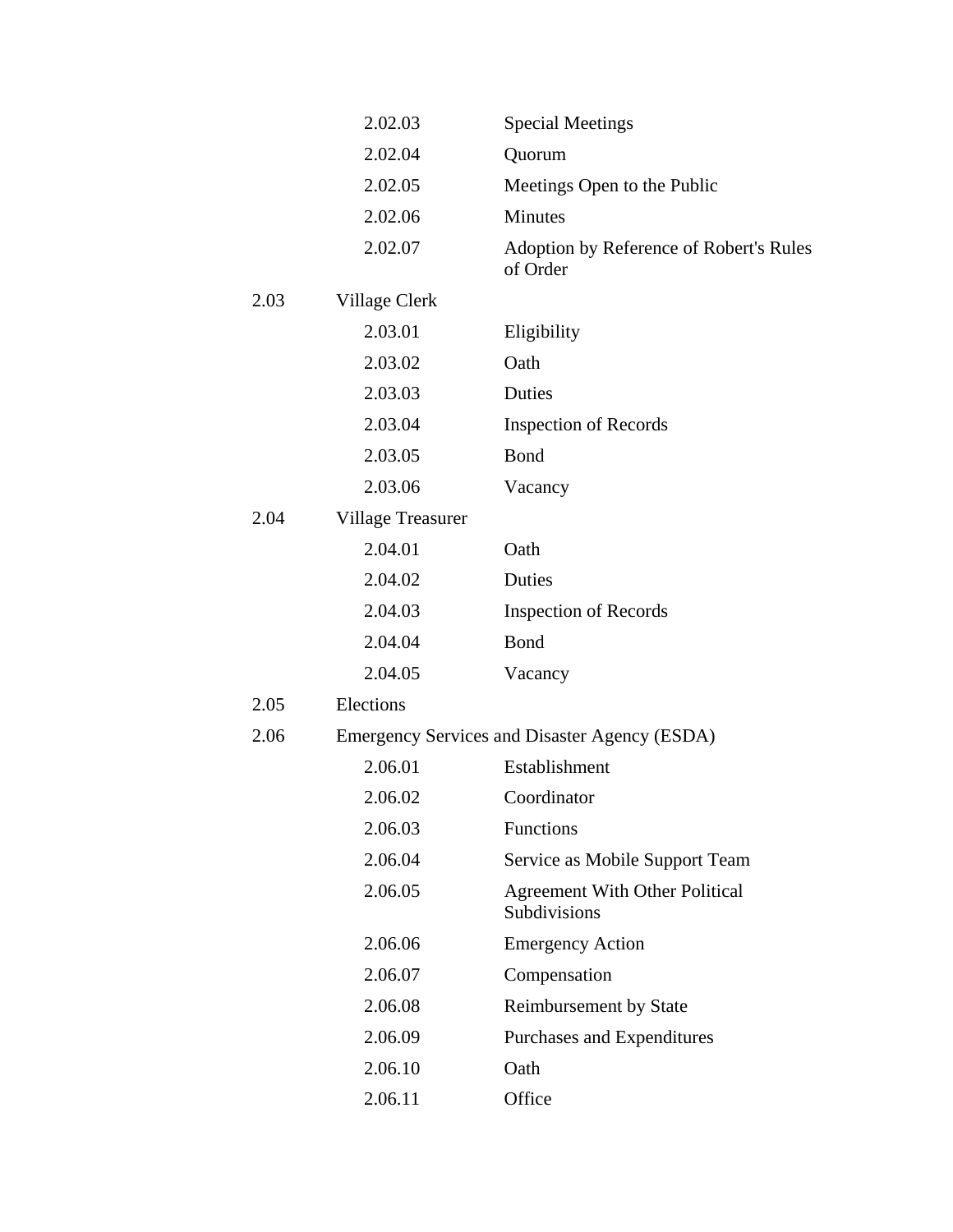|      | 2.06.12                             | Appropriation-Levy of Taxes                                                  |
|------|-------------------------------------|------------------------------------------------------------------------------|
| 2.07 | Corporate Seal                      |                                                                              |
| 2.08 | <b>Compensation of Officers</b>     |                                                                              |
|      | 2.08.01                             |                                                                              |
|      | 2.08.02                             |                                                                              |
|      | 2.08.03                             |                                                                              |
|      | 2.08.04                             |                                                                              |
| 2.09 | Reimbursement of Expenses           |                                                                              |
| 2.10 | State Gift Ban Act; Adoption of Act |                                                                              |
|      | 2.10.01                             | <b>Ethics Officer</b>                                                        |
|      | 2.10.02                             | State Legislative Ethics Commission;<br>Complaints                           |
|      | 2.10.03                             | Future Amendments to State Gift Ban<br>Act                                   |
|      | 2.10.04                             | <b>Future Declaration of</b><br>Unconstitutionality of State Gift Ban<br>Act |

# **CHAPTER 3. TRAFFIC ORDINANCES**

| 3.01 | Definitions of Words and Phrases |                                     |
|------|----------------------------------|-------------------------------------|
|      | 3.01.01                          | Alley                               |
|      | 3.01.02                          | <b>Arterial Street</b>              |
|      | 3.01.03                          | <b>Authorized Emergency Vehicle</b> |
|      | 3.01.04                          | Bicycle                             |
|      | 3.01.05                          | <b>Business District</b>            |
|      | 3.01.06                          | Camper                              |
|      | 3.01.07                          | Controlled Access Highway           |
|      | 3.01.08                          | Crosswalk                           |
|      | 3.01.09                          | Driver                              |
|      | 3.01.10                          | <b>Emergency Vehicle</b>            |
|      | 3.01.11                          | <b>Farm Tractor</b>                 |
|      | 3.01.12                          | Flammable Liquid                    |
|      | 3.01.13                          | Highway                             |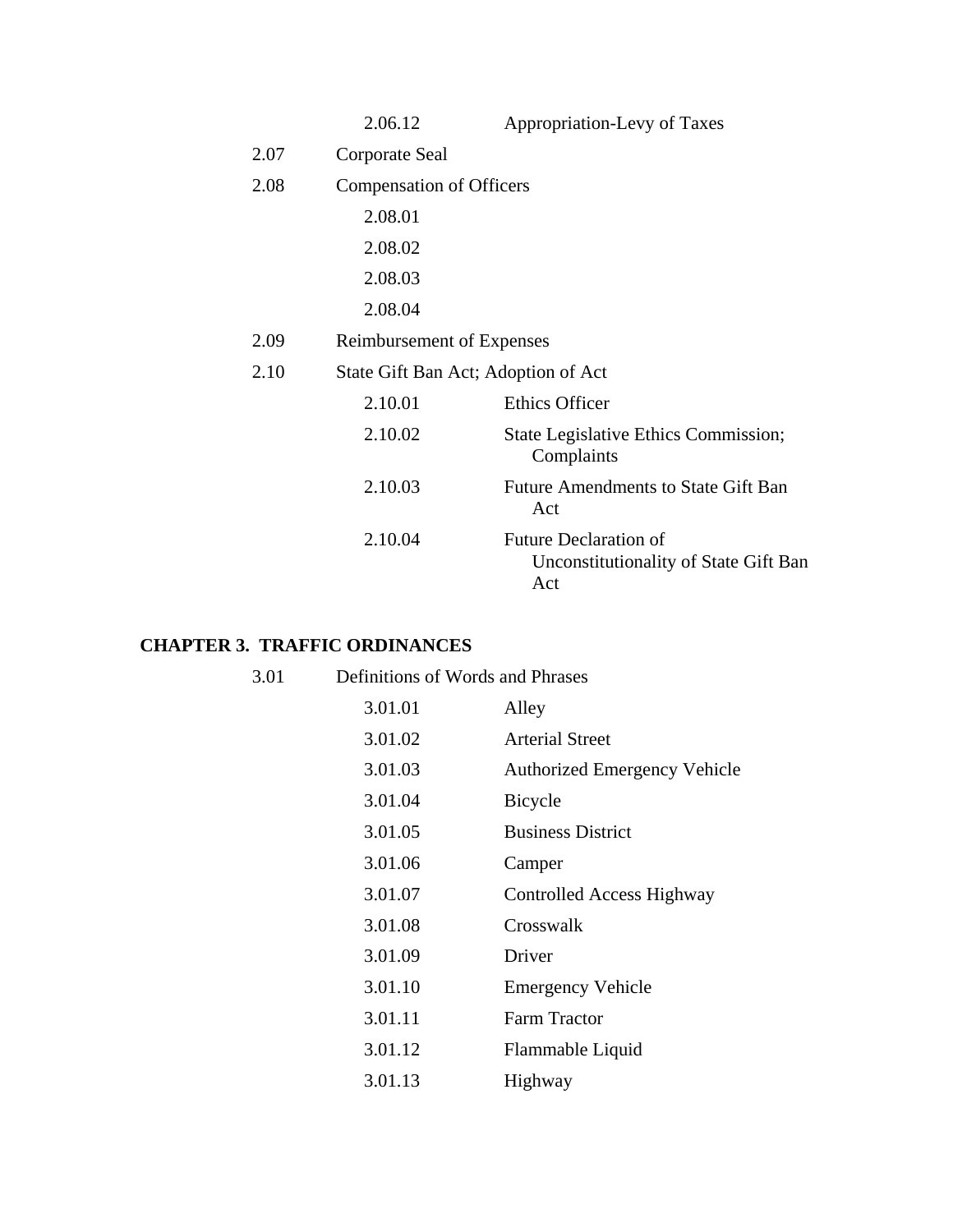| 3.01.14  | <b>House Trailer</b>                    |
|----------|-----------------------------------------|
| 3.01.15  | <b>Implement of Husbandry</b>           |
| 3.01.16  | <b>Improved Highway</b>                 |
| 3.01.17  | Intersection                            |
| 3.01.18  | Lane-Control Signal                     |
| 3.01.19  | Laned Roadway                           |
| 3.01.20  | Loading Zone                            |
| 3.01.21  | Merging Traffic                         |
| 3.01.22  | <b>Metal Tire</b>                       |
| 3.01.23  | Motor Vehicle                           |
| 3.01.24  | Motorcycle                              |
| 3.01.25  | Motor Driven Cycle                      |
| 3.01.26  | <b>Motorized Pedacycle</b>              |
| 3.01.27  | <b>Official Traffic Control Devices</b> |
| 3.01.28  | Park or Parking                         |
| 3.01.29  | Passenger Car                           |
| 3.01.30  | Pedestrian                              |
| 3.01.30a | Pneumatic Tire                          |
| 3.01.31  | Private Road or Driveway                |
| 3.01.31a | Private Living Coach                    |
| 3.01.32  | Railroad                                |
| 3.01.33  | Railroad-Highway Grade Crossing         |
| 3.01.34  | Railroad Signs or Signal                |
| 3.01.35  | Railroad Train                          |
| 3.01.35a | <b>Recreational Vehicle</b>             |
| 3.01.36  | <b>Residence District</b>               |
| 3.01.37  | Right-Of-Way                            |
| 3.01.38  | Road Tractor                            |
| 3.01.39  | Roadway                                 |
| 3.01.40  | <b>Safety Zone</b>                      |
| 3.01.41  | <b>School Bus</b>                       |
| 3.01.42  | Semitrailer                             |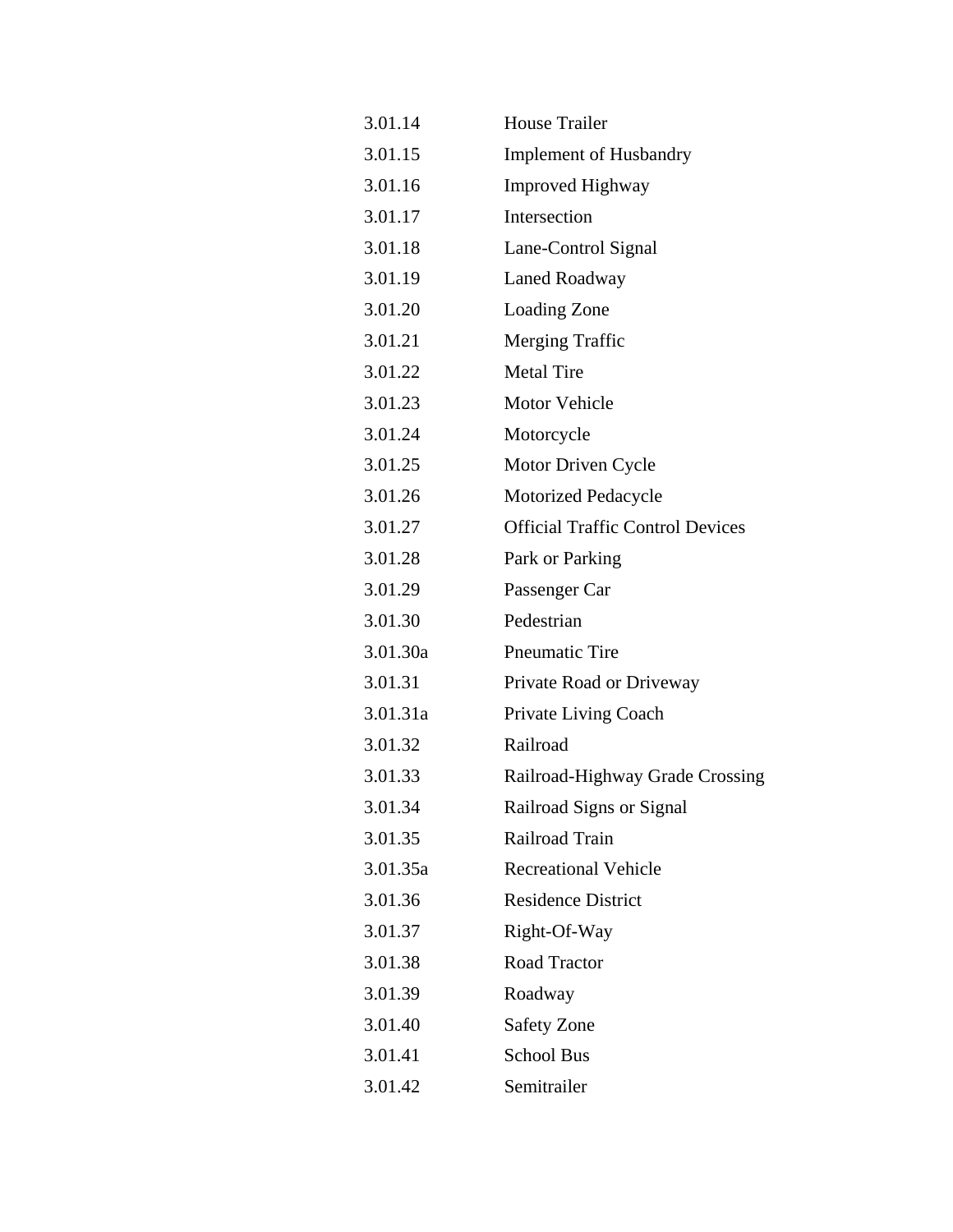|      | 3.01.43                        | Sidewalk                                                    |
|------|--------------------------------|-------------------------------------------------------------|
|      | 3.01.44                        | Solid Tire                                                  |
|      | 3.01.45                        | <b>Stand or Standing</b>                                    |
|      | 3.01.46                        | Stop                                                        |
|      | 3.01.47                        | Stop or Stopping                                            |
|      | 3.01.48                        | <b>Street</b>                                               |
|      | 3.01.49                        | Suburban District                                           |
|      | 3.01.50                        | Through Highway                                             |
|      | 3.01.51                        | Traffic                                                     |
|      | 3.01.52                        | <b>Traffic Control Signal</b>                               |
|      | 3.01.53                        | Trailer                                                     |
|      | 3.01.54                        | Truck                                                       |
|      | 3.01.55                        | <b>Urban District</b>                                       |
| 3.02 | Power to Regulate              |                                                             |
| 3.03 | Parking                        |                                                             |
|      | 3.03.01                        | <b>Time Limits</b>                                          |
|      | 3.03.02                        | Parking on Private Property                                 |
|      | 3.03.03                        | No Parking Areas                                            |
| 3.04 | <b>Traffic Control Signals</b> |                                                             |
|      | 3.04.01                        | Defacement of Signals Prohibited                            |
|      | 3.04.02                        | Unauthorized Signals Prohibited                             |
|      | 3.04.03                        | <b>Obstruction of Signals Prohibited</b>                    |
|      | 3.04.04                        | Removal                                                     |
| 3.05 | Removal of Inoperable Vehicles |                                                             |
|      | 3.05.01                        | Definitions                                                 |
|      | 3.05.02                        | <b>Abandonment of Vehicles</b>                              |
|      | 3.05.03                        | Leaving of Wrecked, Non-Operating<br>Vehicles on the Street |
|      | 3.05.04                        | Inoperable Vehicles Declared to be a<br>Nuisance            |
|      | 3.05.05                        |                                                             |
|      | 3.05.06                        | Impounding                                                  |
|      | 3.05.07                        | Penalties                                                   |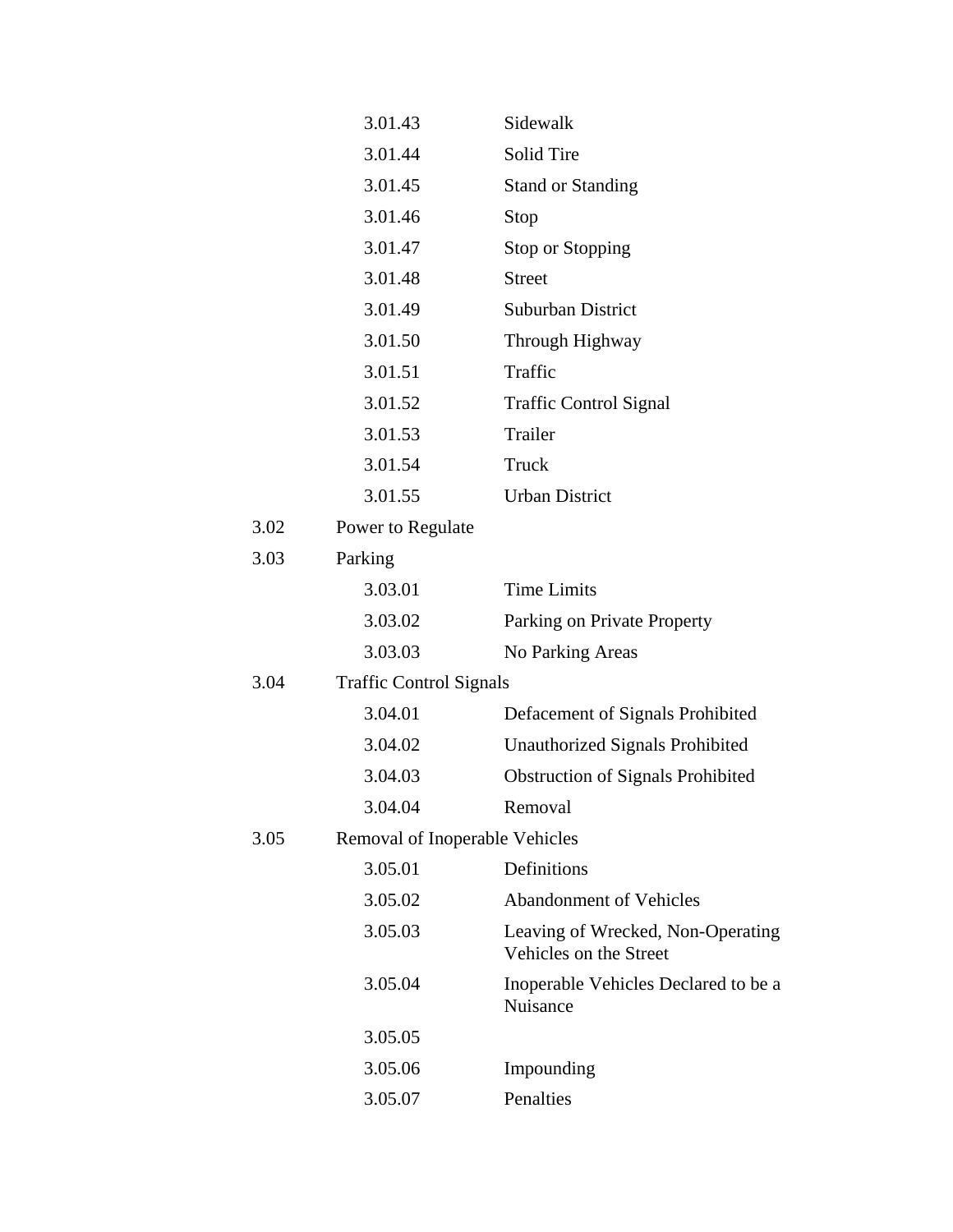| 3.06 | One-Way Highways     |                                                                                   |
|------|----------------------|-----------------------------------------------------------------------------------|
|      | 3.06.01              | Driving in the Wrong Direction                                                    |
| 3.07 | Speed Limit          |                                                                                   |
|      | 3.07.01              | Speed Limit Signals                                                               |
| 3.08 | <b>Bicycles</b>      |                                                                                   |
| 3.09 | "U" Turns            |                                                                                   |
| 3.10 | Traffic Control Plan |                                                                                   |
|      | 3.10.01              | <b>Stop Intersections</b>                                                         |
|      | 3.10.02              | <b>Yield Right-Of-Way Intersections</b>                                           |
|      | 3.10.03              | Other Controlled Areas — Cautionary<br><b>Signs With Appropriate Descriptions</b> |
|      | 3.10.04              | No Parking Signs                                                                  |

# **CHAPTER 4. REGULATION, CONTROL AND INOCULATION OF DOGS AND OTHER ANIMALS**

| Definitions                                   |                                                                                         |
|-----------------------------------------------|-----------------------------------------------------------------------------------------|
| 4.01.01                                       | $\log$                                                                                  |
| 4.01.02                                       | Owner                                                                                   |
| 4.01.03                                       | Keeper                                                                                  |
| 4.01.04                                       | At Large                                                                                |
| 4.01.05                                       | Control                                                                                 |
| <b>Cruelty to Animals</b>                     |                                                                                         |
| Dangerous Animals                             |                                                                                         |
| <b>Noises</b>                                 |                                                                                         |
| <b>Diseased Animals</b>                       |                                                                                         |
| Housing                                       |                                                                                         |
| Collars                                       | Dogs to be Inoculated and to Have Name Tags Affixed to                                  |
| 4.07.01                                       |                                                                                         |
| 4.07.02                                       |                                                                                         |
| Control of Dogs and Other Animals             |                                                                                         |
|                                               | Inoculation to be Performed by Licensed Veterinarian:<br><b>Issuance of Certificate</b> |
| <b>Exhibition of Certificate Upon Request</b> |                                                                                         |
|                                               |                                                                                         |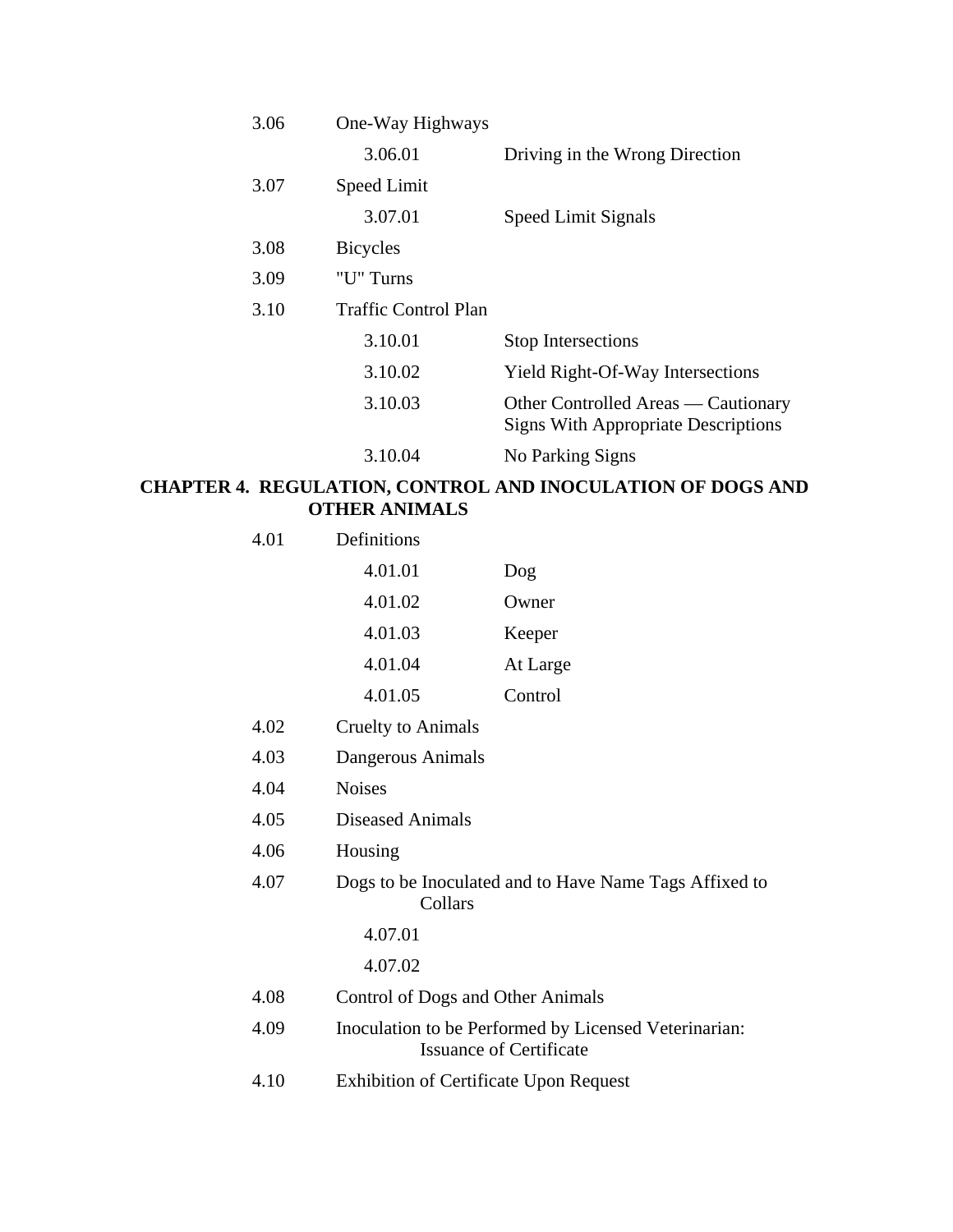| 4.11 | Dog Control Warden |  |
|------|--------------------|--|
|------|--------------------|--|

- 4.12 Duties of Dog Control Warden
- 4.13 Notice of Impounding
- 4.14 Poundmaster
- 4.15 Redemption of Impounded Dogs
- 4.16 Destruction of Unredeemed Dogs
- 4.17 Dog Bites
- 4.18 Nuisances
- 4.19 Severance Clause
- 4.20 Penalty
- 4.21 Citation for Dog Running at Large

| 4.21.01 | <b>First Violation</b>         |
|---------|--------------------------------|
| 4.21.02 | <b>Second Violation</b>        |
| 4.21.03 | Third Violation                |
| 4.21.04 | <b>Fourth Violation</b>        |
| 4.21.05 | <b>Fifth Violation</b>         |
| 4.21.06 | Sixth and Subsequent Violation |

#### **CHAPTER 5. NUISANCES**

| 5.01  | <b>Nuisances</b>        |  |
|-------|-------------------------|--|
| 5.02  | Definition              |  |
|       | 5.02.01                 |  |
|       | 5.02.02                 |  |
|       | 5.02.03                 |  |
|       | 5.02.04                 |  |
| 5.02A |                         |  |
| 5.02B |                         |  |
| 5.03  | <b>Public Nuisances</b> |  |
|       | 5.03.01                 |  |
|       | 5.03.02                 |  |
|       | 5.03.03                 |  |
|       | 5.03.04                 |  |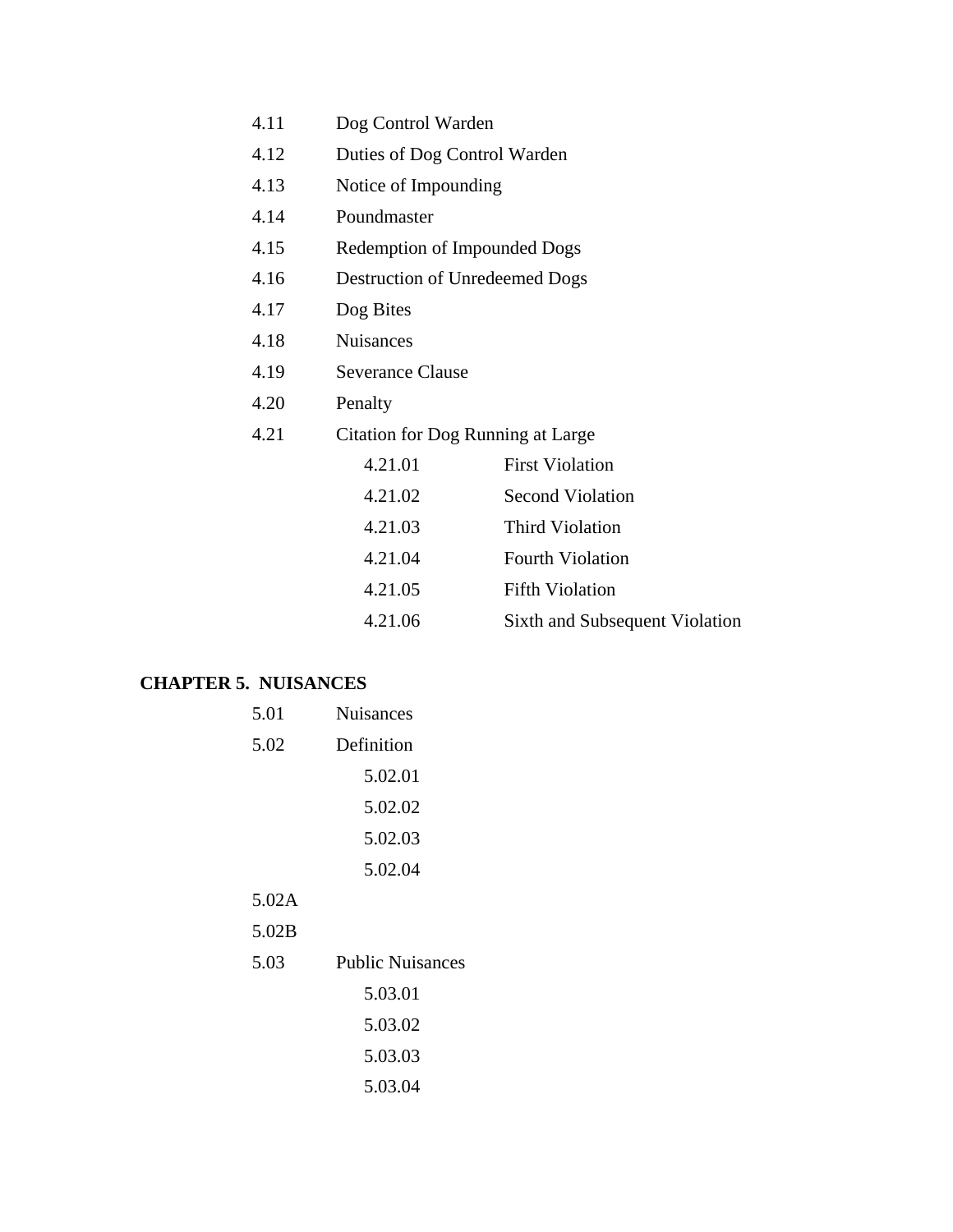|      | 5.03.05                       |          |
|------|-------------------------------|----------|
|      | 5.03.06                       |          |
|      | 5.03.07                       |          |
|      | 5.03.08                       |          |
|      | 5.03.09                       | Repealed |
|      | 5.03.10                       |          |
|      | 5.03.11                       |          |
|      | 5.03.12                       |          |
|      | 5.03.13                       |          |
|      | 5.03.14                       |          |
|      | 5.03.15                       |          |
|      | 5.03.16                       |          |
|      | 5.03.17                       |          |
|      | 5.03.18                       |          |
|      | 5.03.19                       |          |
|      | 5.03.20                       |          |
|      | 5.03.21                       |          |
| 5.04 | <b>General Prohibition</b>    |          |
| 5.05 | <b>Abatement of Nuisances</b> |          |
|      | 5.05.01                       |          |
|      | 5.05.02                       |          |
|      | 5.05.03                       |          |
|      | 5.05.04                       |          |
|      | 5.05.05                       |          |
|      | 5.05.06                       |          |
|      |                               |          |

# **CHAPTER 6. LIQUOR CONTROL**

5.04  $5.05$ 

| 6.01 | Alcoholic Beverages |                    |
|------|---------------------|--------------------|
|      | 6.01.01             |                    |
|      | 6.01.02             | License Required   |
|      | 6.01.03             | Number of Licenses |
|      | 6.01.04             | Term of Licenses   |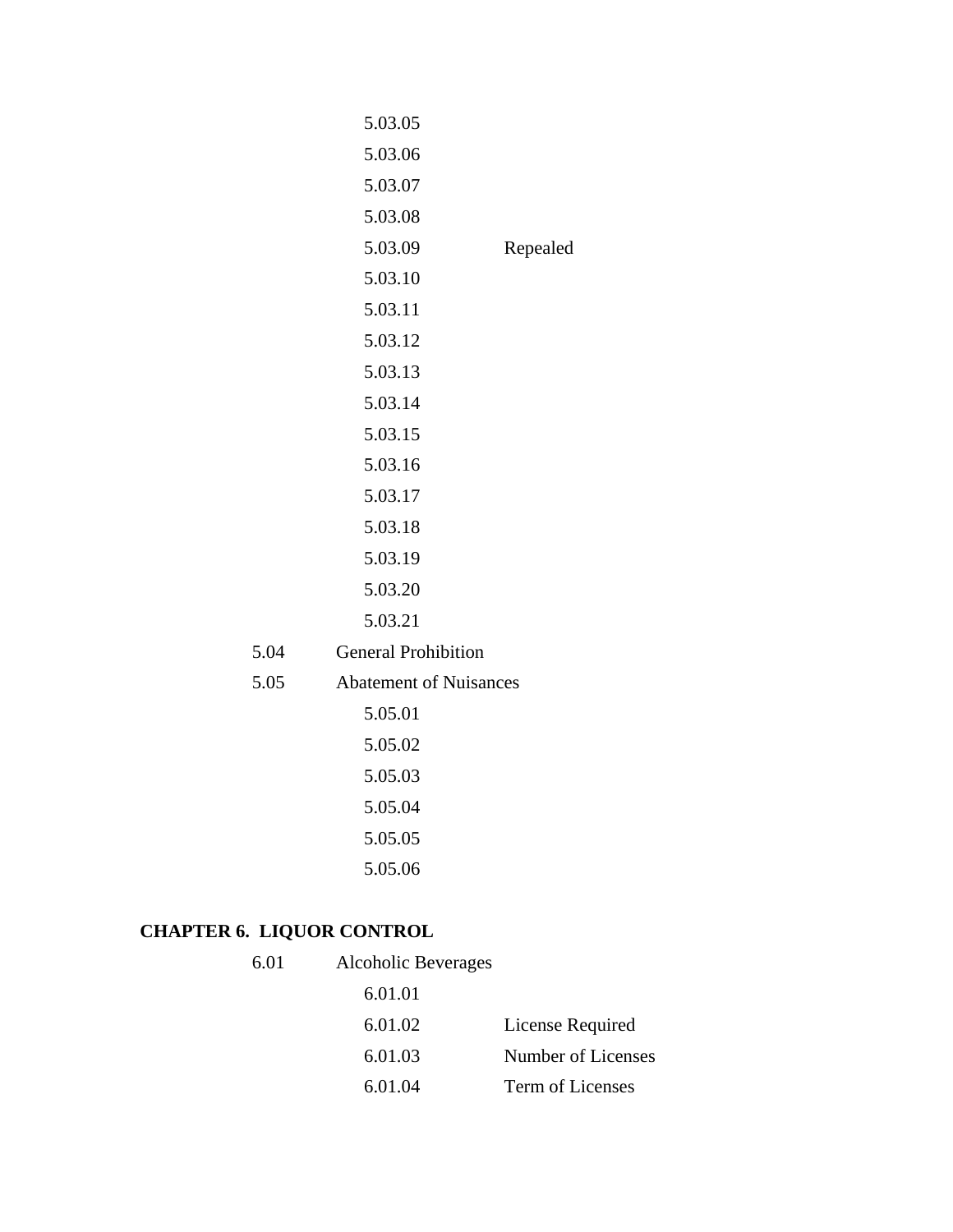| 6.01.05 | <b>Classification of Licenses</b>                 |
|---------|---------------------------------------------------|
| 6.01.06 | <b>Prorating Fees</b>                             |
| 6.01.07 | <b>Billing and Disposition of Fees</b>            |
| 6.01.08 | License Bond Requirement                          |
| 6.01.09 | List of Licenses                                  |
| 6.01.10 | <b>Transfer of Licenses</b>                       |
| 6.01.11 | <b>Renewal of Licenses</b>                        |
| 6.01.12 | <b>Location Regulations</b>                       |
| 6.01.13 | <b>Operating Regulations</b>                      |
| 6.01.14 | Liability of Owner of Premises                    |
| 6.01.15 | Liability of Licensee for Acts of<br>Employees    |
| 6.01.16 | Adoption of State Law by Reference                |
| 6.01.17 | Suspension or Revocation of License               |
| 6.01.18 | Unlawful Liquor Establishments                    |
| 6.01.19 | <b>Consumption on Unlicensed Premises</b>         |
| 6.01.20 | Drinking on Public Property                       |
| 6.01.21 | Transporting Alcoholic Liquor in Motor<br>Vehicle |
| 6.01.22 | Peddling                                          |

## **CHAPTER 7. DESIGNATION OF STREET ADDRESS NUMBERS**

| 7.01 |         |                                   |
|------|---------|-----------------------------------|
|      | 7.01.01 | "Streets" Running East and West   |
|      | 7.01.02 | "Streets" Running North and South |
| 7.02 |         |                                   |
| 7.03 |         |                                   |
|      |         |                                   |

# **CHAPTER 8. DEPOSIT FROM TRENCHING OR DIGGING**

| 8.01 | Permit for Trenching and Digging on Public Streets and<br>Sidewalks |
|------|---------------------------------------------------------------------|
| 8.02 | Money Deposit Prior to Issuance of Permit                           |
| 8.03 | Penalty for Violating this Ordinance                                |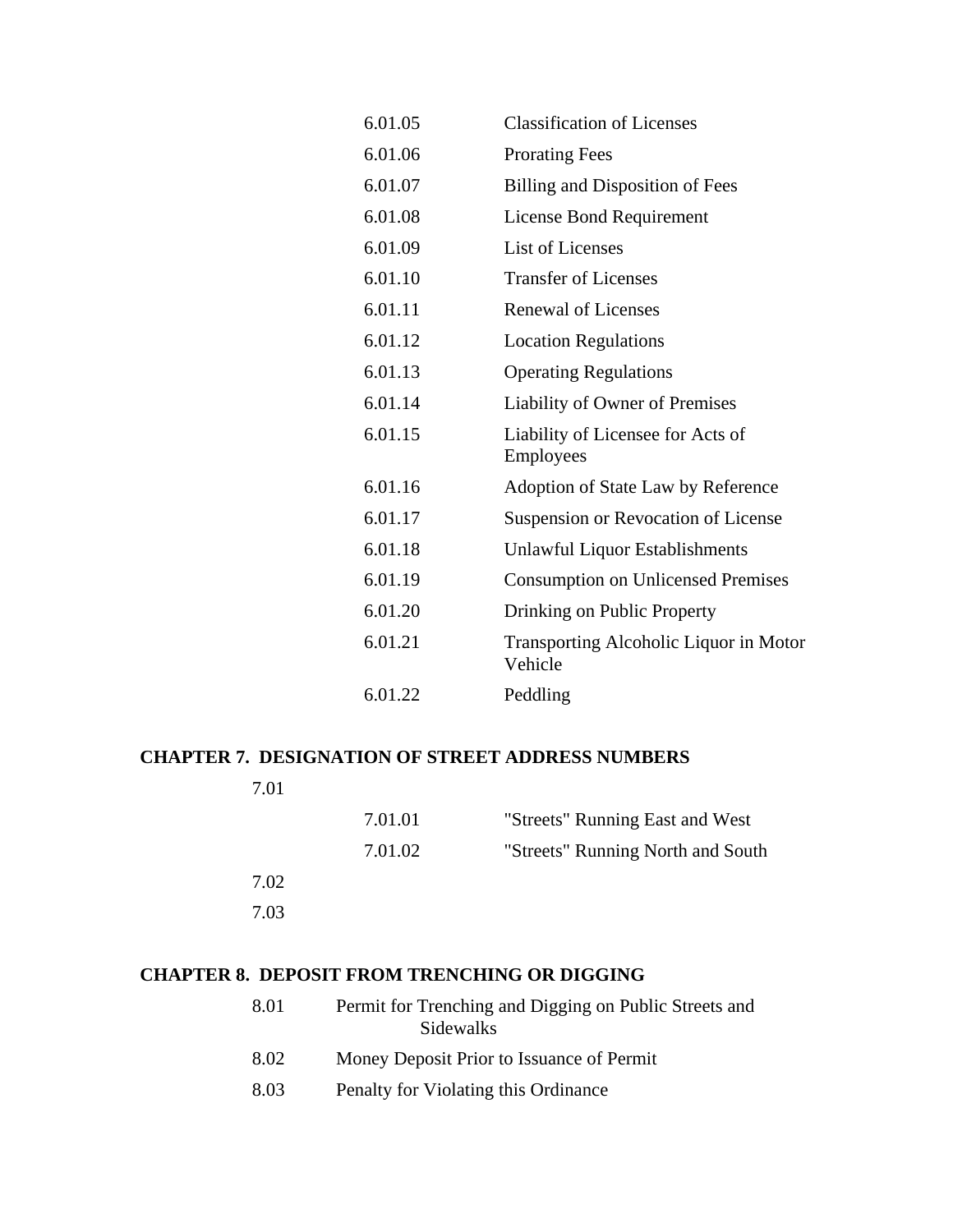# 8.04 Specifications and Methods

#### **CHAPTER 9. DISCHARGE OF FIREARMS AND AIR RIFLES**

| 9.01 | Definitions of Firearms and Air Rifles |
|------|----------------------------------------|
|      | 9.01.01                                |
|      | 9.01.02                                |
| 9.02 |                                        |
| 9.03 |                                        |
| 9.04 |                                        |
| 9.05 |                                        |

#### **CHAPTER 10. GENERAL PENALTY**

| 10.01 | Designation                        |
|-------|------------------------------------|
| 10.02 | Penalty                            |
| 10.03 | <b>Liability of Officers</b>       |
| 10.04 | <b>Relation to Other Penalties</b> |

#### **CHAPTER 11. ABATEMENT OF WEEDS**

| 11.01 | Definition                          |
|-------|-------------------------------------|
| 11.02 | Weeds Declared a Nuisance           |
| 11.03 | Notice to Remove                    |
| 11.04 | Removal by Village                  |
| 11.05 |                                     |
| 11.06 | Cost As A lien Against The Property |

#### **CHAPTER 12. OPEN BURNING**

| 12.01 | <b>Agricultural Waste</b> |  |
|-------|---------------------------|--|
|-------|---------------------------|--|

- 12.02 Domicile Waste
- 12.03 Garbage
- 12.04 Landscape Waste
- 12.05 Open Burning
- 12.06 Refuse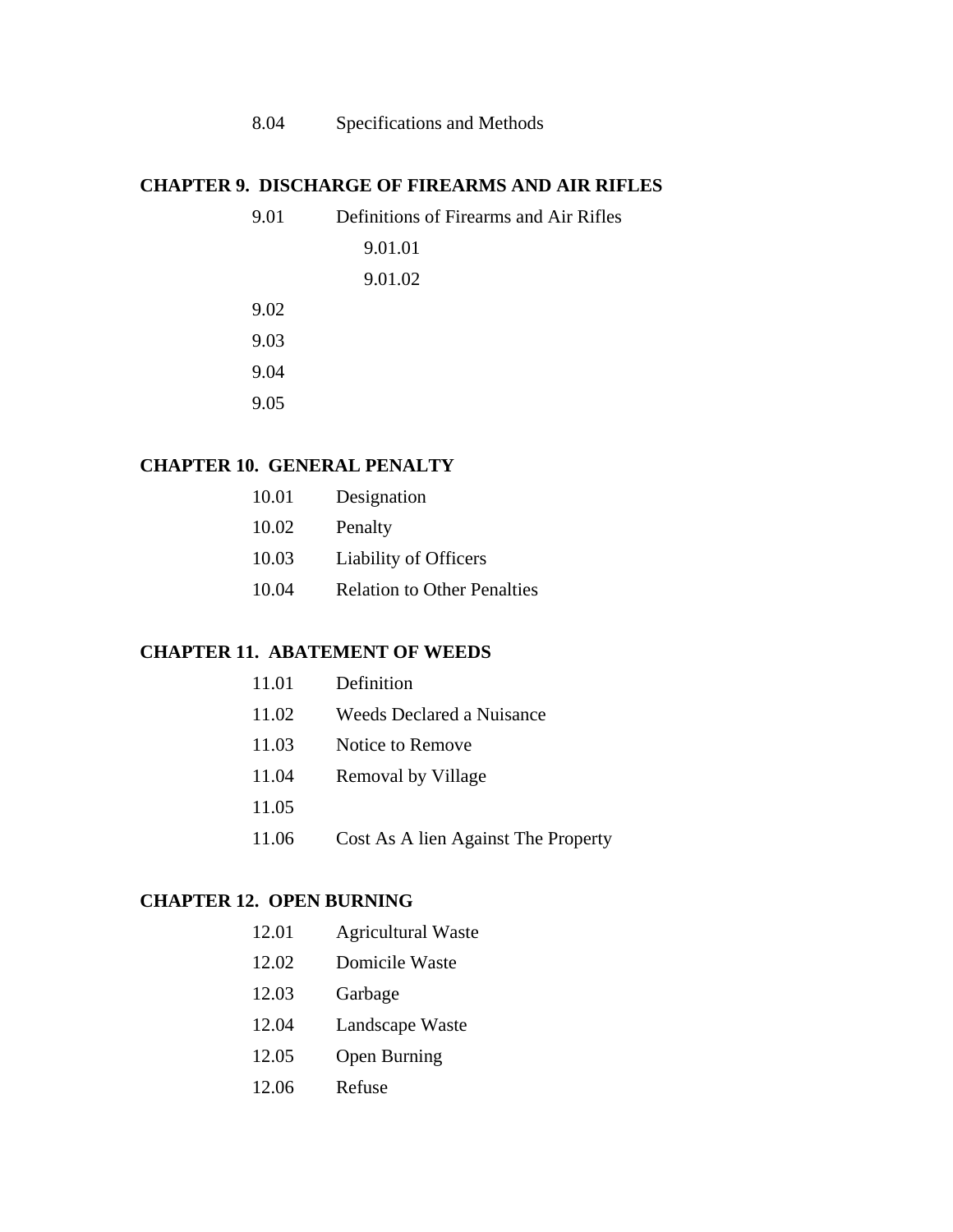| 12.07 | <b>Trade Waste</b>                   |                                                       |
|-------|--------------------------------------|-------------------------------------------------------|
| 12.08 | <b>Prohibitions and Restrictions</b> |                                                       |
| 12.09 |                                      | <b>Enforcement-Complaints for Violation Penalties</b> |
| 12.10 |                                      |                                                       |
|       | 12.10.01                             | <b>First Violation</b>                                |
|       | 12 10 O2                             | Second Violation                                      |

| 12.10.02 | <b>Second Violation</b>         |
|----------|---------------------------------|
| 12.10.03 | Third Violation                 |
| 12.10.04 | <b>Fourth Violation</b>         |
| 12.10.05 | <b>Fifth Violation</b>          |
| 12.10.06 | <b>Sixth Violation</b>          |
| 12.10.07 | Seventh & Subsequent Violations |

# **CHAPTER 13. TREE ORDINANCE**

| 13.01 | Title                                               |
|-------|-----------------------------------------------------|
| 13.02 | Purpose and Intent                                  |
| 13.03 | Pesotum Beautification Organization; Establishment, |
|       | Composition, Appointment of Members, Duties.        |

# **CHAPTERS 14 - 29 (Reserved)**

#### **CHAPTER 30. BUILDING CODE**

| 30.01 |                                | Adoption of Regulations and Public Records by Reference |
|-------|--------------------------------|---------------------------------------------------------|
| 30.02 | Copies to be Provided          |                                                         |
| 30.03 |                                | Enforcement of the Building Code and Title of ordinance |
| 30.04 |                                | Additions, Insertions, Deletions, and Changes           |
|       | 30.04.01                       |                                                         |
|       | 30.04.02                       |                                                         |
|       | 30.04.03                       |                                                         |
| 30.05 | Driveways                      |                                                         |
|       | 30.05.01                       |                                                         |
|       | 30.05.02                       | Driveway Extensions                                     |
| 30.06 | <b>Violation Penalties</b>     |                                                         |
| 30.07 | <b>Abatement of Violations</b> |                                                         |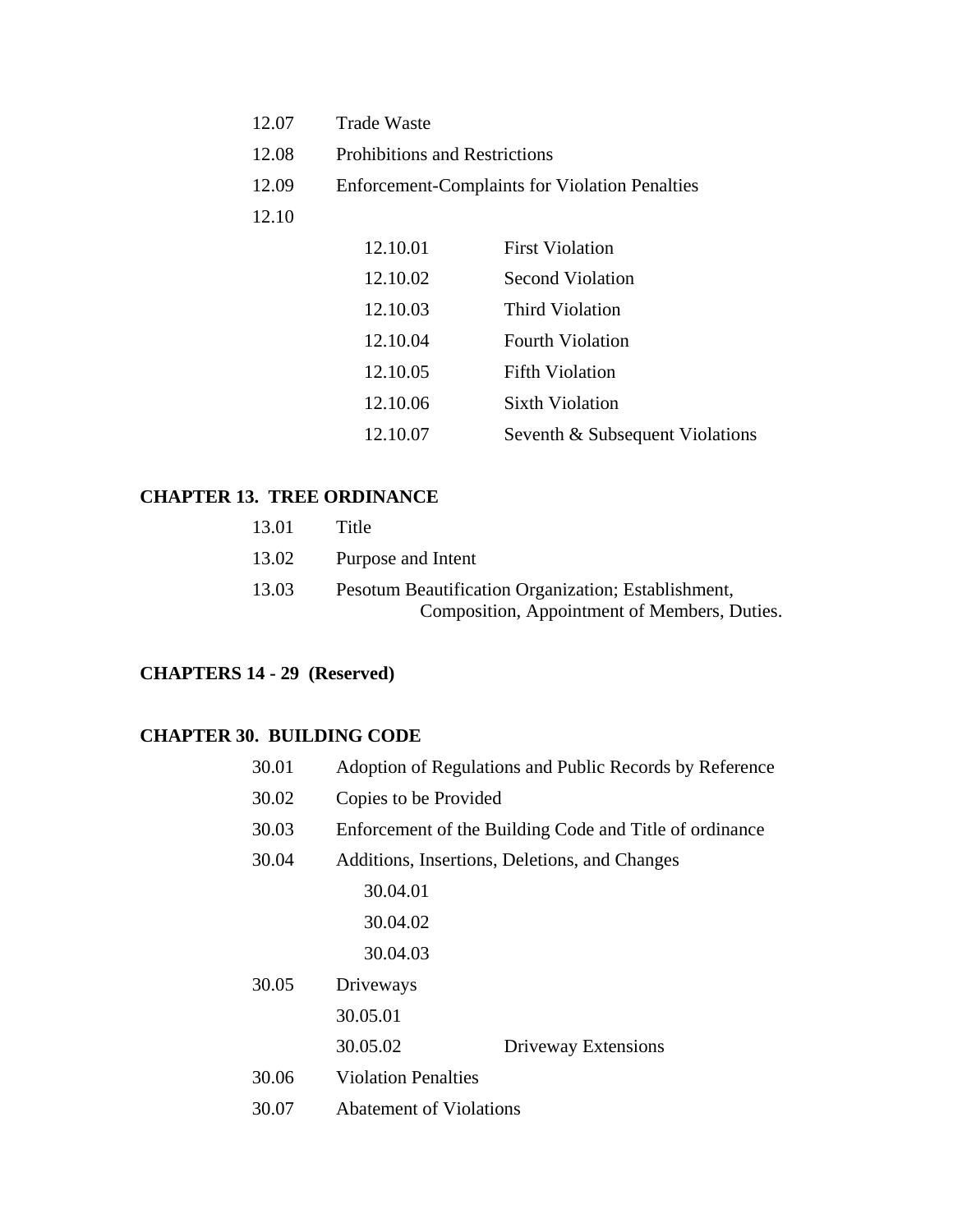| 30.08 | <b>Unlawful Continuance</b>       |                                |
|-------|-----------------------------------|--------------------------------|
| 30.09 | <b>Right of Condemnation</b>      |                                |
| 30.10 | Appeal to Board of Trustees       |                                |
|       | 30.10.01                          | <b>Application for Appeal</b>  |
|       | 30.10.02                          | <b>Appeals Procedure</b>       |
|       | 30.10.03                          | <b>Enforcement of Decision</b> |
| 30.11 | <b>Savings Clause</b>             |                                |
| 30.12 | Separability                      |                                |
| 30.13 | Repeal of Inconsistent Ordinances |                                |
|       |                                   |                                |

# **CHAPTERS 31 - 34 (Reserved)**

# **CHAPTER 35. SUBDIVISIONS**

| 35.01 | Meaning of Subdivisions  |                                                                                                      |
|-------|--------------------------|------------------------------------------------------------------------------------------------------|
| 35.02 |                          | Requirements with Reference to Streets, Alleys and Walks in<br>the Subdividing and Platting of Lands |
|       | 35.02.01                 | <b>Location of Streets and Walks</b>                                                                 |
|       | 35.02.02                 | Design of Streets                                                                                    |
|       | 35.02.03                 | Location and Design of Alleys                                                                        |
|       | 35.02.04                 | Names of Streets and Alleys                                                                          |
|       | 35.02.05                 | Construction of Streets, Alleys and<br>Walks                                                         |
|       | 35.02.06                 | <b>Street Signs</b>                                                                                  |
|       | 35.02.07                 | Monuments                                                                                            |
| 35.03 | <b>Sanitary Sewers</b>   |                                                                                                      |
| 35.04 | <b>Water Mains</b>       |                                                                                                      |
| 35.05 | <b>Plat Requirements</b> |                                                                                                      |
|       | 35.05.01                 | Procedure                                                                                            |
|       | 35.05.02                 | <b>Preliminary Plat</b>                                                                              |
|       | 35.05.03                 | <b>Final Plat</b>                                                                                    |
| 35.06 | Penalty                  |                                                                                                      |

**CHAPTERS 36 - 39 (Reserved)**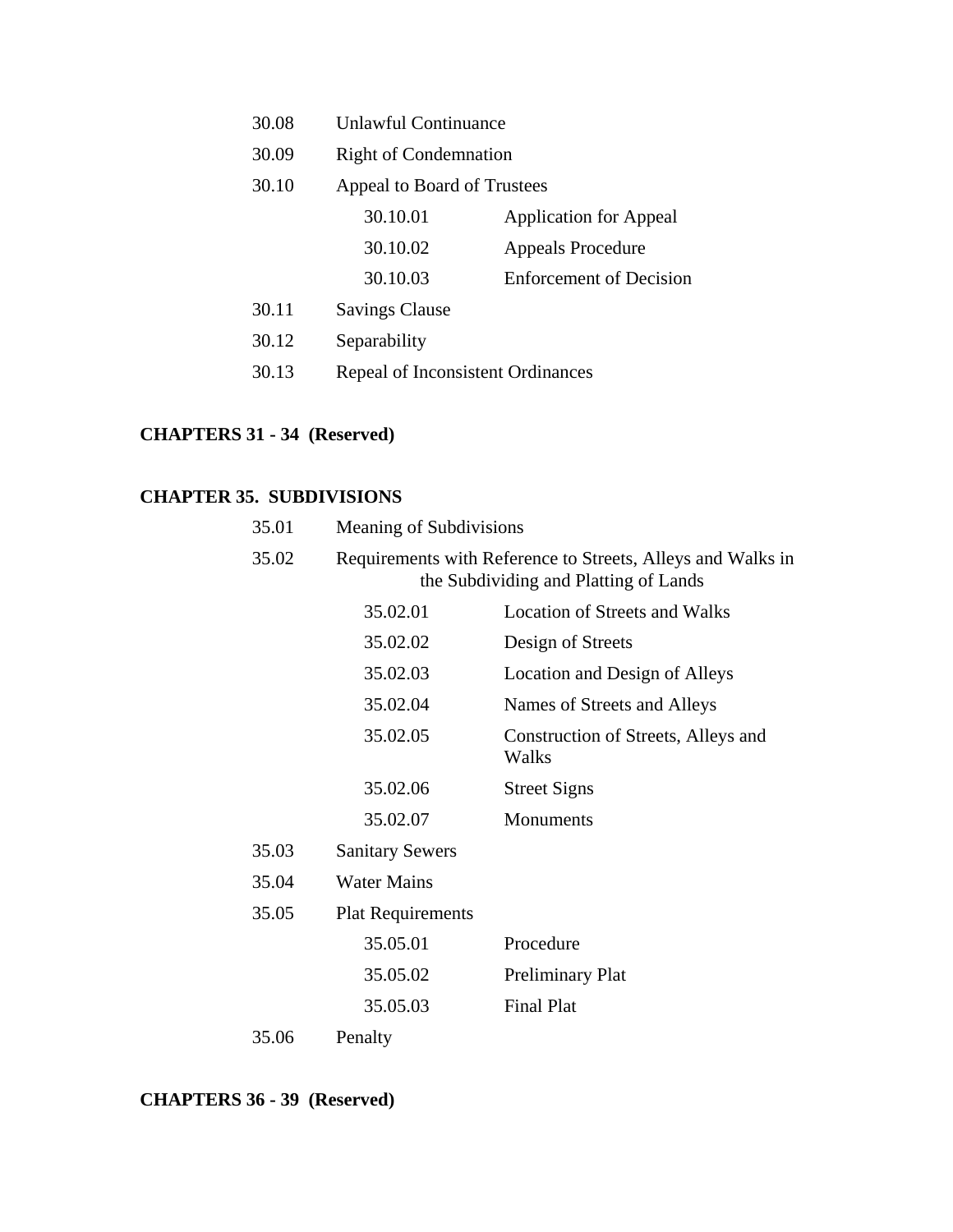# **CHAPTER 40. ZONING ORDINANCE**

| 40.01 | Purpose     |                            |
|-------|-------------|----------------------------|
|       | 40.01.01    |                            |
|       | 40.01.02    |                            |
|       | 40.01.03    |                            |
|       | 40.01.04    |                            |
|       | 40.01.05    |                            |
|       | 40.01.06    |                            |
|       | 40.01.07    |                            |
|       | 40.01.08    |                            |
| 40.02 | Definitions |                            |
|       | 40.02.01    |                            |
|       | 40.02.02    | Accessory Building and Use |
|       | 40.02.03    | Alley                      |
|       | 40.02.04    | <b>Basement or Cellar</b>  |
|       | 40.02.05    | <b>Block Front</b>         |
|       | 40.02.06    | <b>Boarding House</b>      |
|       | 40.02.07    | <b>Building</b>            |
|       | 40.02.08    | Building, Height Of        |
|       | 40.02.09    | Commission                 |
|       | 40.02.10    | District                   |
|       | 40.02.11    | Dwelling                   |
|       | 40.02.12    | Dwelling, Single Family    |
|       | 40.02.13    | Dwelling, Two Family       |
|       | 40.02.14    | Dwelling, Multiple         |
|       | 40.02.15    | Dwelling Unit              |
|       | 40.02.16    | Family                     |
|       | 40.02.17    | Floor Area                 |
|       | 40.02.18    | Garage, Private            |
|       | 40.02.19    | Garage, Public             |
|       | 40.02.20    | Grade                      |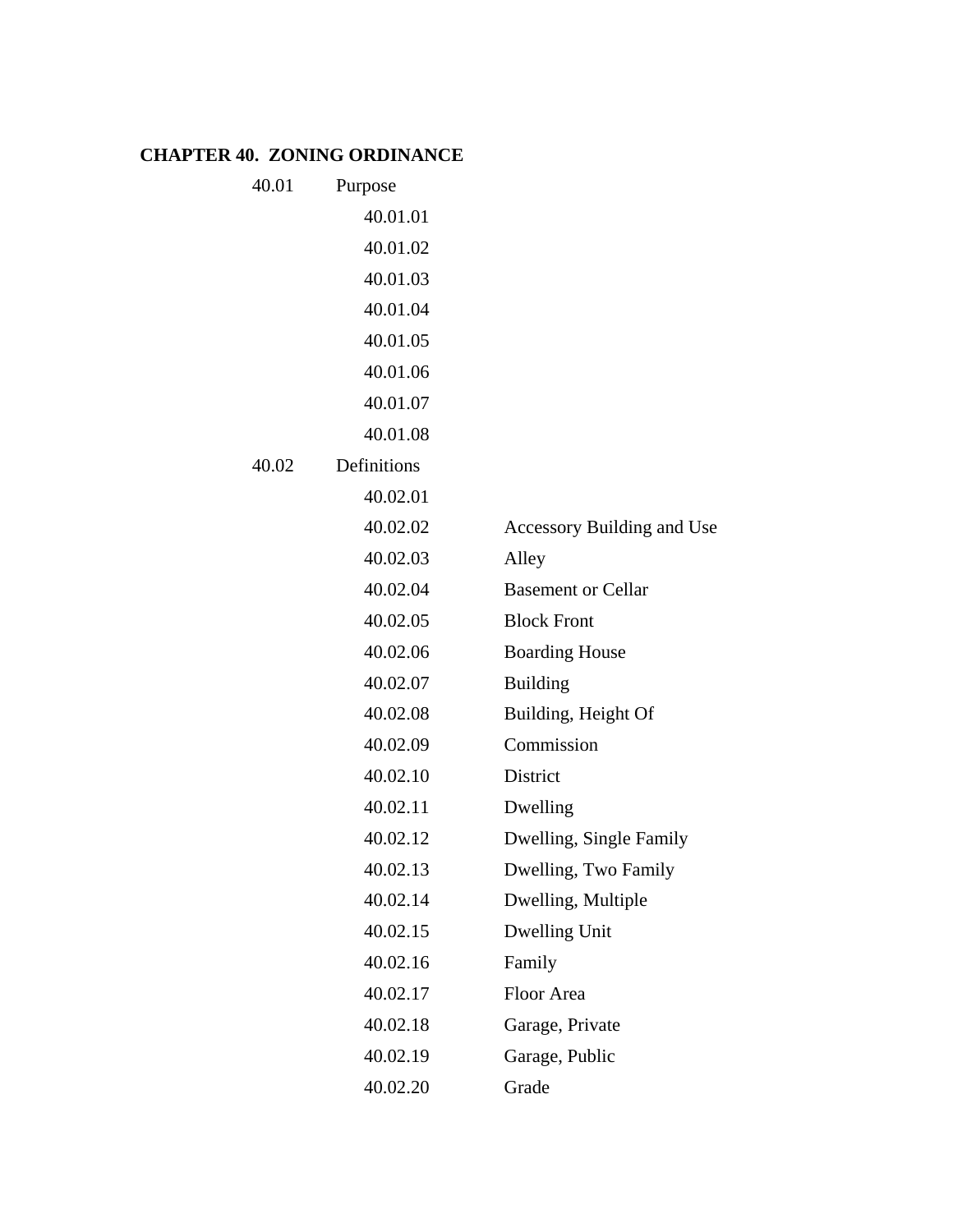|       | 40.02.21                           | Home Occupation                |
|-------|------------------------------------|--------------------------------|
|       | 40.02.22                           | Institution                    |
|       | 40.02.23                           | Lodging House or Rooming House |
|       | 40.02.24                           | Lot                            |
|       | 40.02.25                           | Lot, Corner                    |
|       | 40.02.26                           | Lot, Double Frontage           |
|       | 40.02.27                           | Lot of Record                  |
|       | 40.02.28                           | <b>Major Street</b>            |
|       | 40.02.29                           | Motel                          |
|       | 40.02.30                           | Nonconforming Use              |
|       | 40.02.31                           | Parking Space                  |
|       | 40.02.32                           | Premises                       |
|       | 40.02.33                           | Plat, Lot                      |
|       | 40.02.34                           | Sign                           |
|       | 40.02.35                           | Sign Area                      |
|       | 40.02.36                           | <b>Story</b>                   |
|       | 40.02.37                           | Story, Half                    |
|       | 40.02.38                           | <b>Street</b>                  |
|       | 40.02.39                           | <b>Street Line</b>             |
|       | 40.02.40                           | Structure                      |
|       | 40.02.41                           | <b>Structural Alterations</b>  |
|       | 40.02.42                           | Trailer                        |
|       | 40.02.43                           | <b>Trailer Camp</b>            |
|       | 40.02.44                           | Yard                           |
|       | 40.02.45                           | Yard, Front                    |
|       | 40.02.46                           | Yard, Rear                     |
|       | 40.02.47                           | Yard, Side                     |
| 40.03 | <b>Compliance with Regulations</b> |                                |
|       | 40.03.01                           |                                |
|       | 40.03.02                           |                                |
|       | 40.03.03                           |                                |
|       | 40.03.04                           |                                |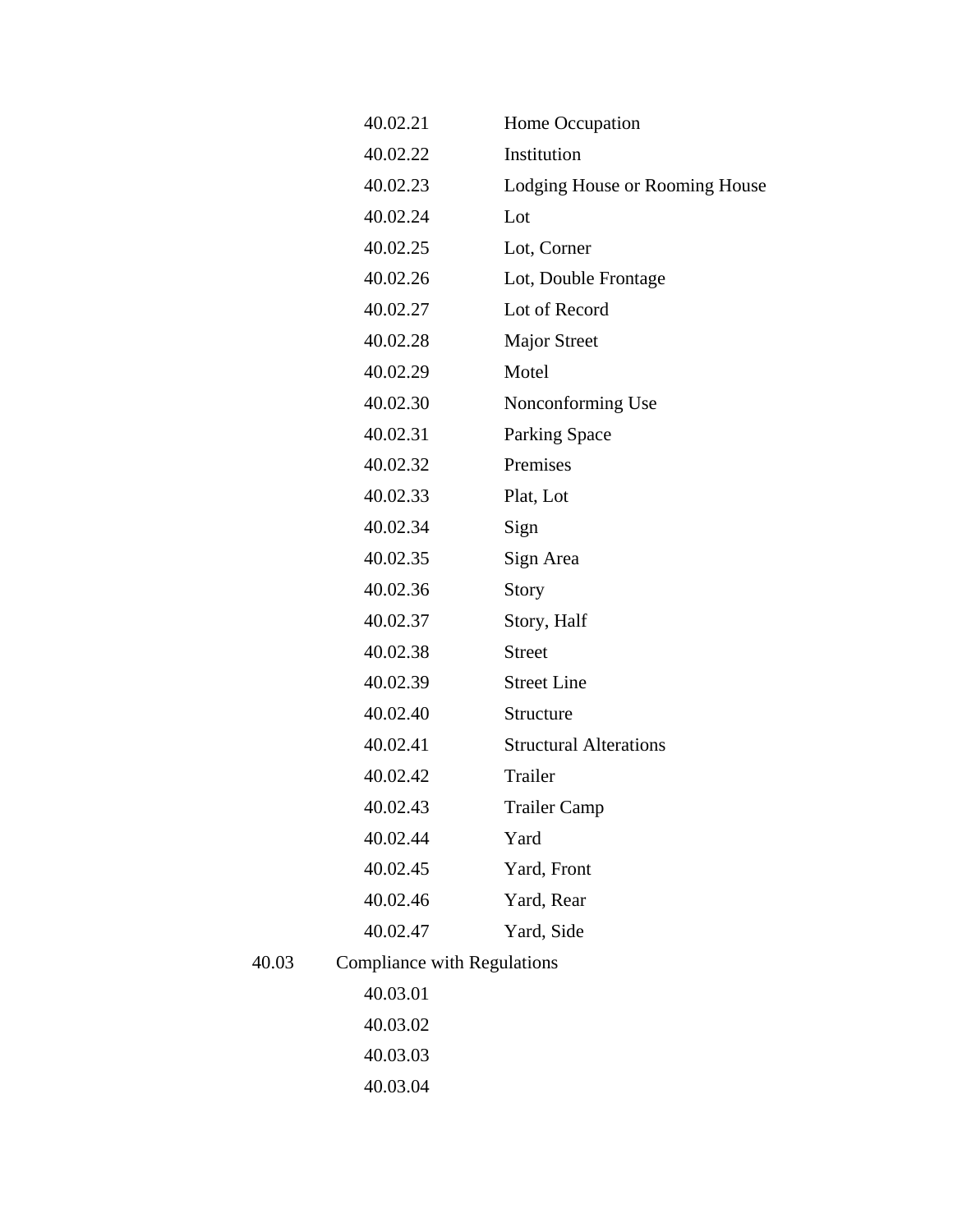| 40.04 | Nature                                  |
|-------|-----------------------------------------|
| 40.05 | Districts                               |
|       | 40.05.01                                |
|       | 40.05.02                                |
|       | 40.05.03                                |
| 40.06 | <b>Boundaries</b>                       |
|       | 40.06.01                                |
|       | 40.06.02                                |
| 40.07 | Permitted Uses in Agricultural District |
|       | 40.07.01                                |
|       | 40.07.02                                |
|       | 40.07.03                                |
|       | 40.07.04                                |
|       | 40.07.05                                |
|       | 40.07.06                                |
|       | 40.07.07                                |
|       | 40.07.08                                |
|       | 40.07.09                                |
|       | 40.07.10                                |
|       | 40.07.11                                |
|       | 40.07.12                                |
|       | 40.07.13                                |
|       | 40.07.14                                |
|       | 40.07.15                                |
|       | 40.07.16                                |
|       | 40.07.17                                |
|       | 40.07.18                                |
| 40.08 | Permitted Uses in Residential District  |
|       | 40.08.01                                |
|       | 40.08.02                                |
|       | 40.08.03                                |
|       | 40.08.04                                |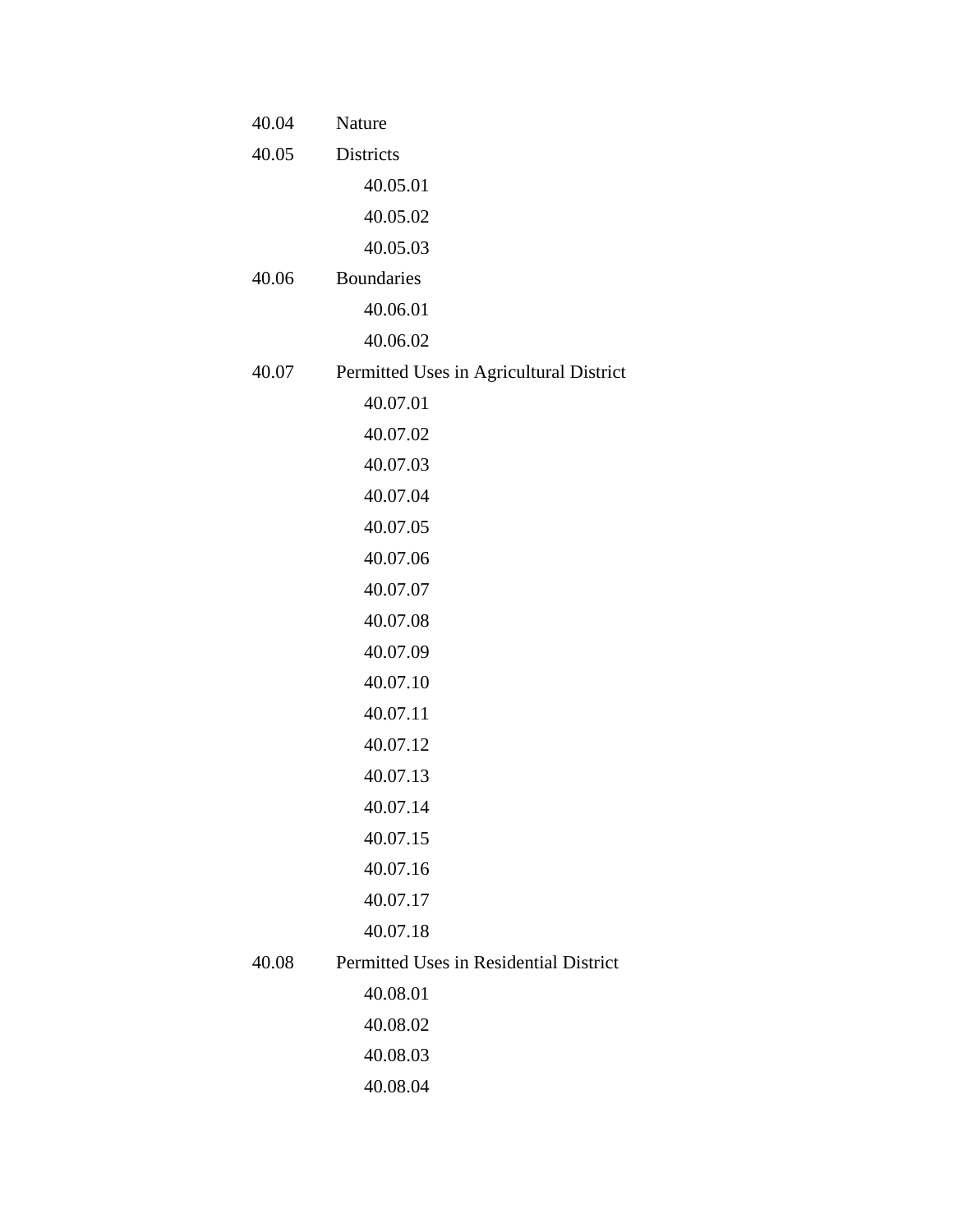|       | 40.08.05                                          |
|-------|---------------------------------------------------|
|       | 40.08.06                                          |
|       | 40.08.07                                          |
|       | 40.08.08                                          |
|       | 40.08.09                                          |
| 40.09 | Permitted Uses in Commercial District Regulations |
|       | 40.09.01                                          |
|       | 40.09.02                                          |
|       | 40.09.03                                          |
|       | 40.09.04                                          |
|       | 40.09.05                                          |
|       | 40.09.06                                          |
|       | 40.09.07                                          |
|       | 40.09.08                                          |
|       | 40.09.09                                          |
|       | 40.09.10                                          |
|       | 40.09.11                                          |
|       | 40.09.12                                          |
|       | 40.09.13                                          |
|       | 40.09.14                                          |
|       | 40.09.15                                          |
|       | 40.09.16                                          |
|       | 40.09.17                                          |
|       | 40.09.18                                          |
|       | 40.09.19                                          |
|       | 40.09.20                                          |
|       | 40.09.21                                          |
|       | 40.09.22                                          |
|       | 40.09.23                                          |
|       | 40.09.24                                          |
|       | 40.09.25                                          |
|       | 40.09.26                                          |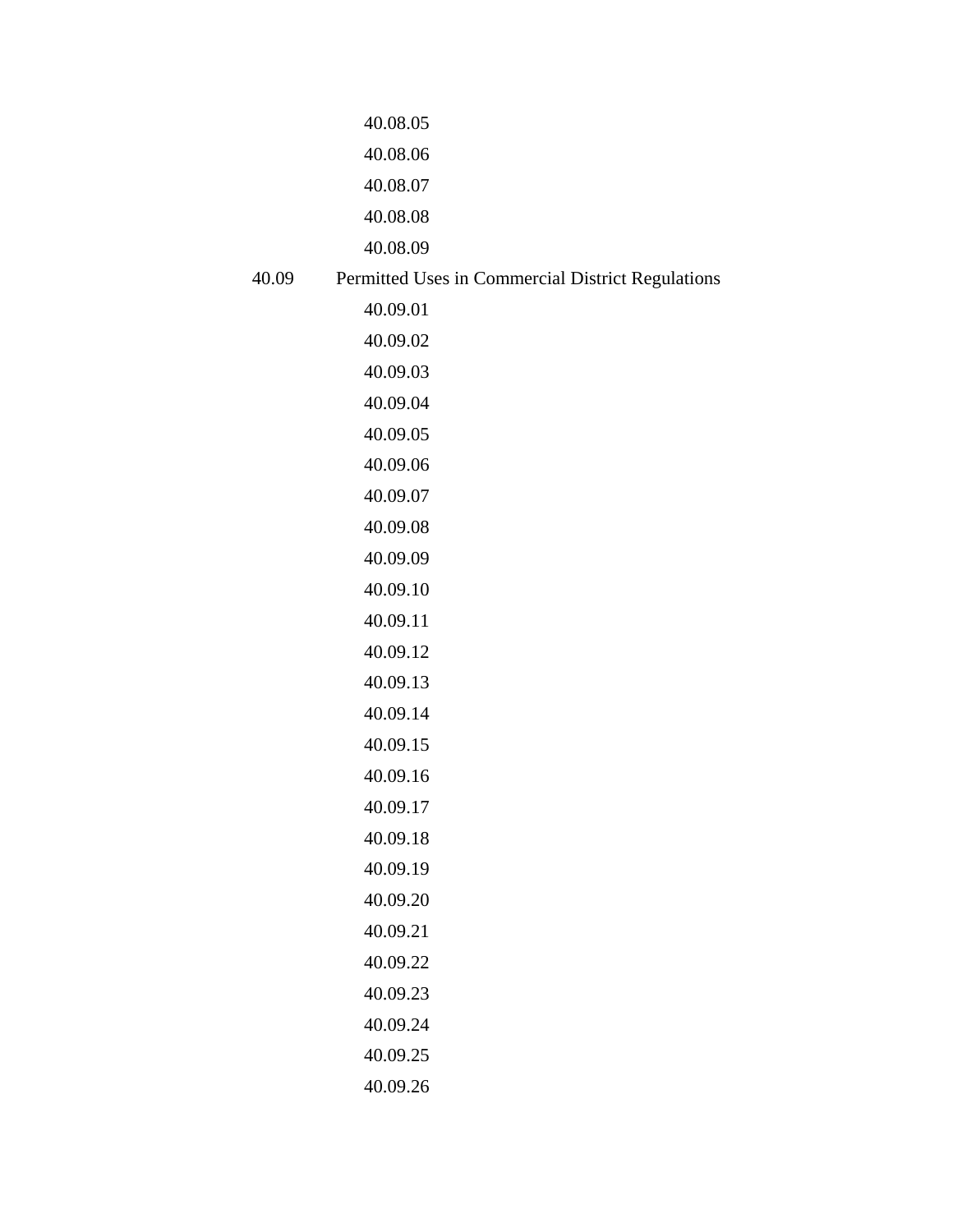|       | 40.09.27                               |                        |
|-------|----------------------------------------|------------------------|
|       | 40.09.28                               |                        |
|       | 40.09.29                               |                        |
|       | 40.09.30                               |                        |
|       | 40.09.31                               |                        |
|       | 40.09.32                               |                        |
|       | 40.09.33                               |                        |
| 40.10 | Area and Height Regulations            |                        |
|       | 40.10.01                               | Lot Area               |
|       | 40.10.02                               | Lot Width              |
|       | 40.10.03                               | Front Yards            |
|       | 40.10.04                               | Side Yards             |
|       | 40.10.05                               | Rear Yards             |
|       | 40.10.06                               | <b>Building Height</b> |
| 40.11 |                                        |                        |
|       | 40.11.01                               | Lot Area and Width     |
|       | 40.11.02                               | Front Yard             |
|       | 40.11.03                               | Side Yard              |
|       | 40.11.04                               | Rear Yard              |
|       | 40.11.05                               | All Yards              |
|       | 40.11.06                               | Height                 |
| 40.12 | <b>Off-Street Parking Requirements</b> |                        |
| 40.13 | <b>Special Uses</b>                    |                        |
|       | 40.13.01                               |                        |
|       | 40.13.02                               |                        |
|       | 40.13.03                               |                        |
|       | 40.13.04                               |                        |
|       | 40.13.05                               |                        |
|       | 40.13.06                               |                        |
|       | 40.13.07                               |                        |
|       | 40.13.08                               |                        |
|       | 40.13.09                               |                        |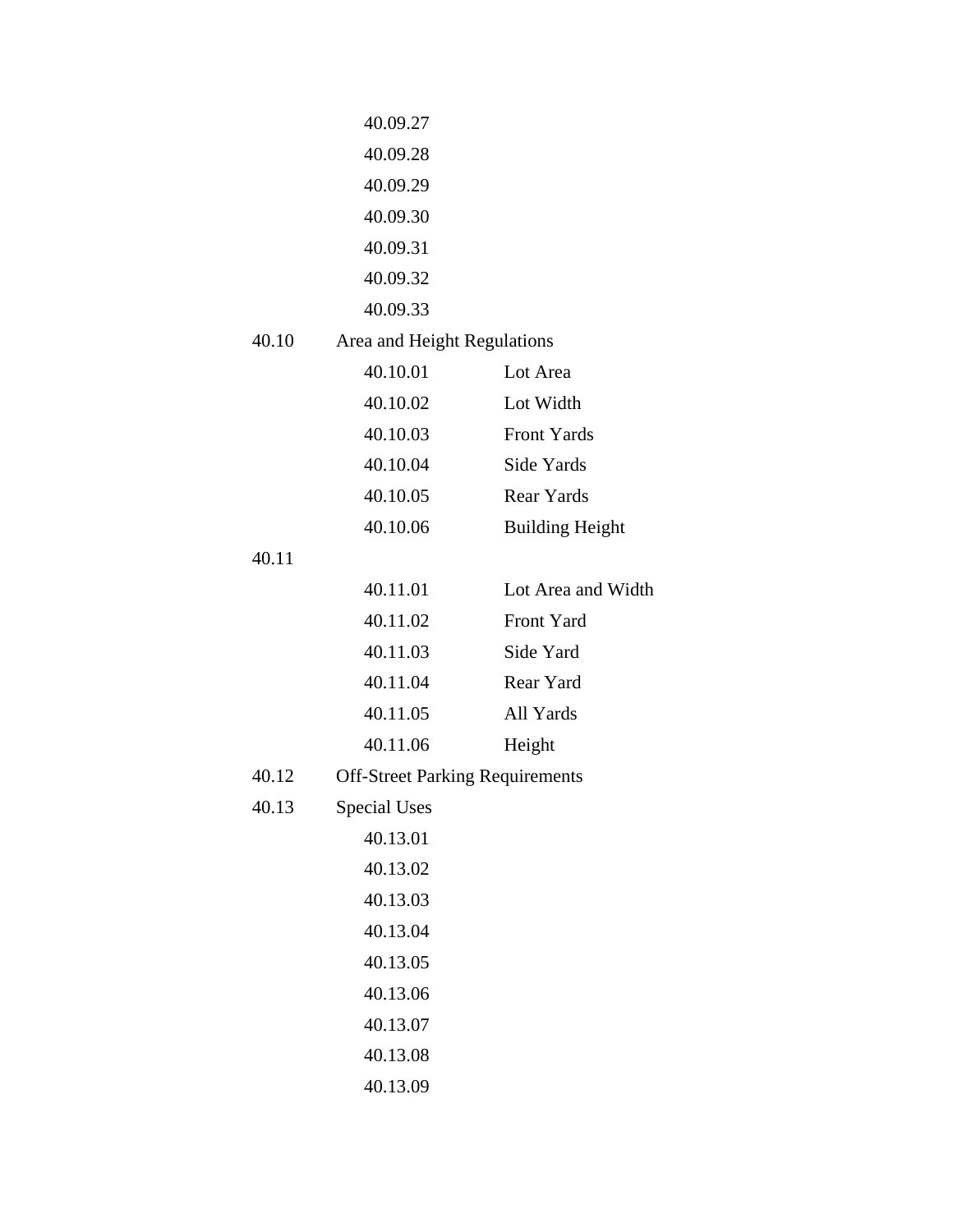|       | 40.13.10                               |                |
|-------|----------------------------------------|----------------|
|       | 40.13.11                               |                |
|       | 40.13.12                               |                |
|       | 40.13.13                               |                |
|       | 40.13.14                               |                |
| 40.14 | Nonconforming Uses                     |                |
| 40.15 | Extension                              |                |
| 40.16 | Restoration                            |                |
| 40.17 | Discontinuance of Nonconforming Use    |                |
| 40.18 | <b>Existence of Nonconforming Uses</b> |                |
|       | 40.18.01                               |                |
|       | 40.18.02                               |                |
| 40.19 | Enforcement                            |                |
| 40.20 | <b>Building Permits</b>                |                |
|       | 40.20.01                               |                |
|       | 40.20.02                               |                |
|       | 40.20.03                               |                |
|       | 40.21 - 40.29 (Reserved)               |                |
| 40.30 | Certificate of Occupancy               |                |
|       | 40.30.01                               |                |
|       | 40.30.02                               |                |
|       | 40.30.03                               |                |
|       | 40.30.04                               |                |
|       | 40.30.05                               |                |
| 40.31 | <b>Violation and Penalties</b>         |                |
| 40.32 | Composition                            |                |
| 40.33 | Duties                                 |                |
|       | 40.33.01                               |                |
|       | 40.33.02                               |                |
| 40.34 | Powers                                 |                |
|       | 40.34.01                               | Interpretation |
|       | 40.34.02                               | Variances      |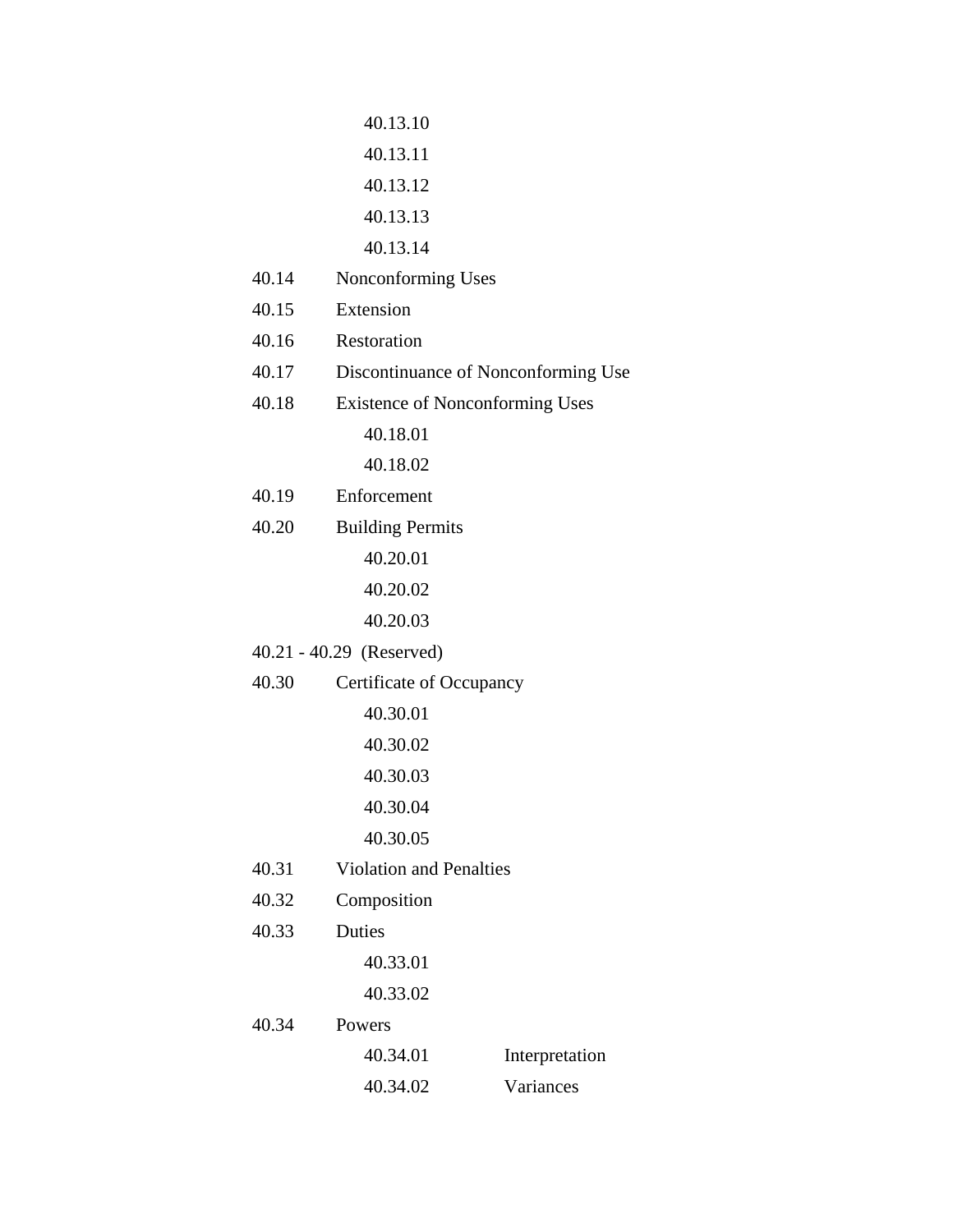40.35 Procedures

40.35.01

40.35.02

40.35.03

- 40.36 Amendments of Regulations & Districts
- 40.37 Separability Validity

# **CHAPTER 41. TELECOMMUNICATIONS ANTENNAE AND SUPPORTING TOWERS**

| 41.01 | <b>Short Title</b> |                                                                   |
|-------|--------------------|-------------------------------------------------------------------|
| 41.02 | Purpose            |                                                                   |
|       | 41.02.01           |                                                                   |
|       | 41.02.02           |                                                                   |
|       | 41.02.03           |                                                                   |
|       | 41.02.04           |                                                                   |
|       | 41.02.05           |                                                                   |
|       | 41.02.06           |                                                                   |
|       | 41.02.07           |                                                                   |
| 41.03 | Definitions        |                                                                   |
|       | 41.03.01           | Antenna                                                           |
|       | 41.03.02           | <b>Attached Wireless Communication</b><br>Facility (Attached WCF) |
|       | 41.03.03           | Collocation / Site Sharing                                        |
|       | 41.03.04           | <b>Commercial Wireless</b><br><b>Telecommunication Services</b>   |
|       | 41.03.05           | <b>Support Structure</b>                                          |
|       | 41.03.06           | Tower                                                             |
|       | 41.03.07           | Tower, Multi User                                                 |
|       | 41.03.08           | Tower, Single User                                                |
|       | 41.03.09           | Tower Use Permit (TUP)                                            |
|       | 41.03.10           | <b>Wireless Communications</b>                                    |
|       | 41.03.11           | <b>Wireless Communications Facility</b><br>(WCF)                  |

41.04 Collocation Requirements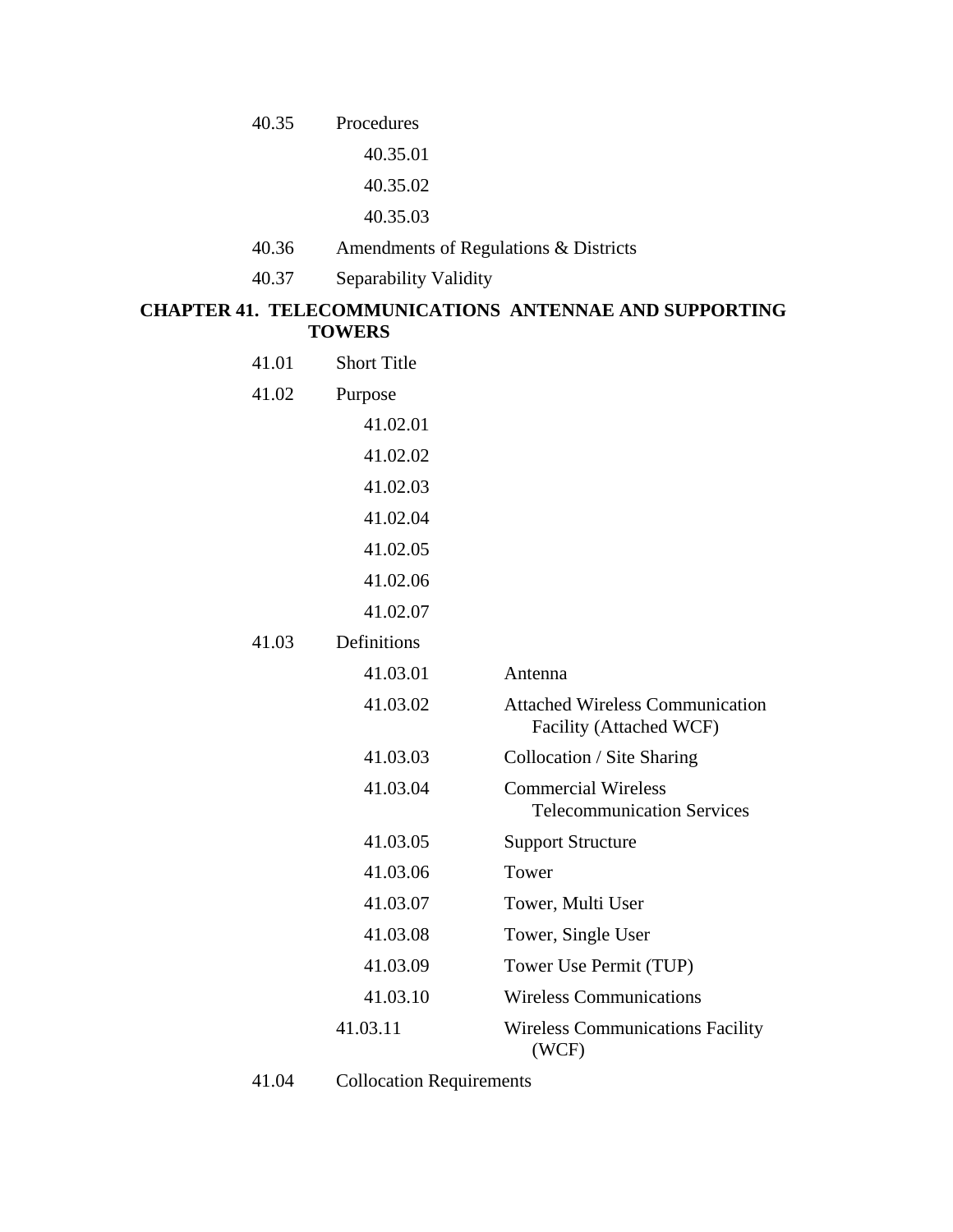|       | 41.04.01                               |                                                    |
|-------|----------------------------------------|----------------------------------------------------|
|       | 41.04.02                               |                                                    |
|       | 41.04.03                               |                                                    |
|       | 41.04.04                               |                                                    |
| 41.05 | <b>Tower Construction Requirements</b> |                                                    |
|       | 41.05.01                               | Permits                                            |
|       | 41.05.02                               | Fee                                                |
|       | 41.05.03                               | <b>Construction Requirements</b>                   |
|       | 41.05.04                               | <b>Existing Antennas and Towers</b>                |
| 41.06 |                                        | Tower and Antenna Design Requirements              |
|       | 41.06.01                               |                                                    |
|       | 41.06.02                               |                                                    |
| 41.07 | <b>Tower Setbacks</b>                  |                                                    |
|       | 41.07.01                               |                                                    |
|       | 41.07.02                               |                                                    |
|       | 41.07.03                               |                                                    |
| 41.08 | <b>Tower Height</b>                    |                                                    |
| 41.09 | <b>Tower Lighting</b>                  |                                                    |
| 41.10 | <b>Advertising Fences for Towers</b>   |                                                    |
| 41.11 | Signs and Advertising                  |                                                    |
| 41.12 | <b>Accessory Utility Buildings</b>     |                                                    |
| 41.13 |                                        | Abandoned or Unused Towers or Portions of Towers   |
|       | 41.13.01                               |                                                    |
|       | 41.13.02                               |                                                    |
| 41.14 |                                        | Interference with Public Safety Telecommunications |
| 41.15 | <b>Application Materials</b>           |                                                    |
|       | 41.15.01                               |                                                    |
|       | 41.15.02                               |                                                    |
|       | 41.15.03                               |                                                    |
|       | 41.15.04                               |                                                    |
|       | 41.15.05                               |                                                    |
| 41.16 | <b>Approval Process</b>                |                                                    |
|       |                                        |                                                    |